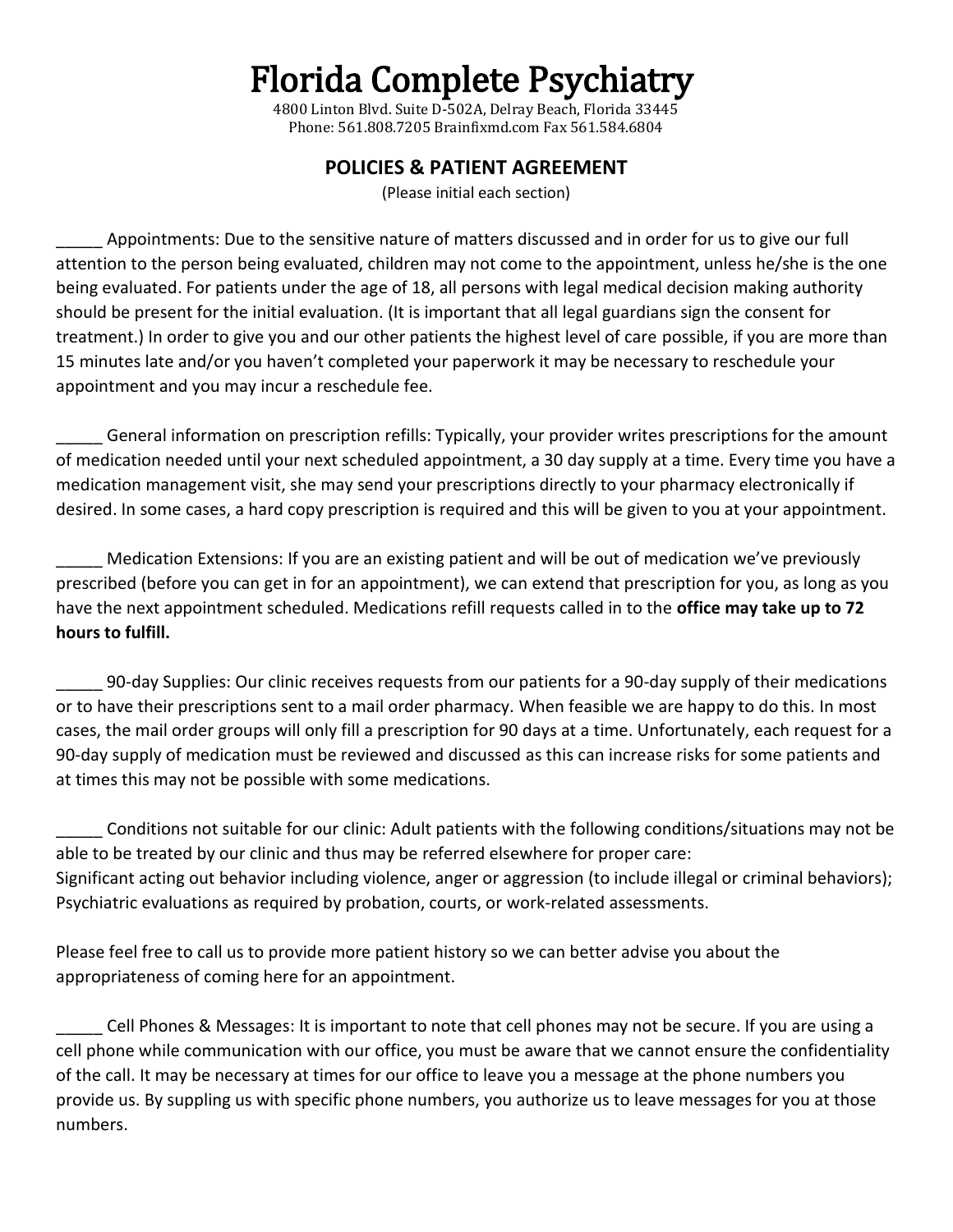## Florida Complete Psychiatry

4800 Linton Blvd. Suite D-502A, Delray Beach, Florida 33445 Phone: 561.808.7205 Brainfixmd.com Fax 561.584.6804

Emergency Access: We try to service our clients whenever possible; however, we are not a 24-hour facility. In case of an emergency call 911 or go to the nearest emergency room. Urgent matters that can be managed within 72 hours, please leave a message and an office staff member will contact you on the next business day.

\_\_\_\_\_ Missed, late, cancelled and "no show" appointments: As scheduled appointment times are reserved especially for you, **all appointments are subject to charge**, whether forgotten, no show, or canceled at time of visit. **To avoid being charged THE FULL AMOUNT for a missed appointment**, you must provide at least 24 hour notice. It is our policy that time lost, not the reason, is what determines a charge.

In the event you "no show" an appointment, your account will be charged a "no show" fee of **\$50.00 for the first offense**. At the second offense (no show, unattended or SAME DAY CANCELLATION), your account will be **charged for the full amount** of the appointment. This may exclude bonafide emergencies. The office is open Monday – Friday from 11 AM to 5 PM and by appointment as needed.

Limits of Confidentiality Statement: All information between practitioner and patient is held strictly confidential. There are legal exceptions to this: (1) the patient authorizes a release of information with a signature. (2) The patient's mental condition becomes an issue in a lawsuit. (3) The patient presents as a physical danger to self or others. (4) Child or Elder Abuse and/or neglect is suspected. (5) Any official review of the services provided (if you have signed a release authorizing a review, such as insurance forms). In the case of (3) or (4) above, our clinic is required by law to inform potential victims and legal authorities so that protective measures can be taken.

Consent for Treatment: I authorize and request my practitioner to carry out neuropsychological exams, treatment, and/or diagnostic procedures, which now, or during the course of my treatment, become advisable. I understand the purpose of these procedures will be explained to me upon my request and that they are subject to my agreement. I also understand that while the course of my treatment is designed to be helpful, my practitioner can make no guarantees about the outcome of my treatment. Further, the psychotherapeutic process can bring up uncomfortable feeling and reactions such as anxiety, sadness and anger. I understand that this is a normal response to working through unresolved life experiences and that these reactions will be worked on between my practitioner and me.

\_\_\_\_\_ Photo Authorization: I give authorization to Florida Complete Psychiatry and their affiliates to obtain a photograph of me for my permanent medical records. I understand that the photograph is to help my providers provide proper patient identification and will not be copied or released. For patients under 18, a parent will be asked to be in the photograph as well.

\_\_\_\_\_ HIPPA Privacy Practice Notice: I understand Florida Complete Psychiatry follows HIPPA privacy guidelines which are outlined in their NOTCIE OF PRIVACY PRACTICES, which is available at their office.